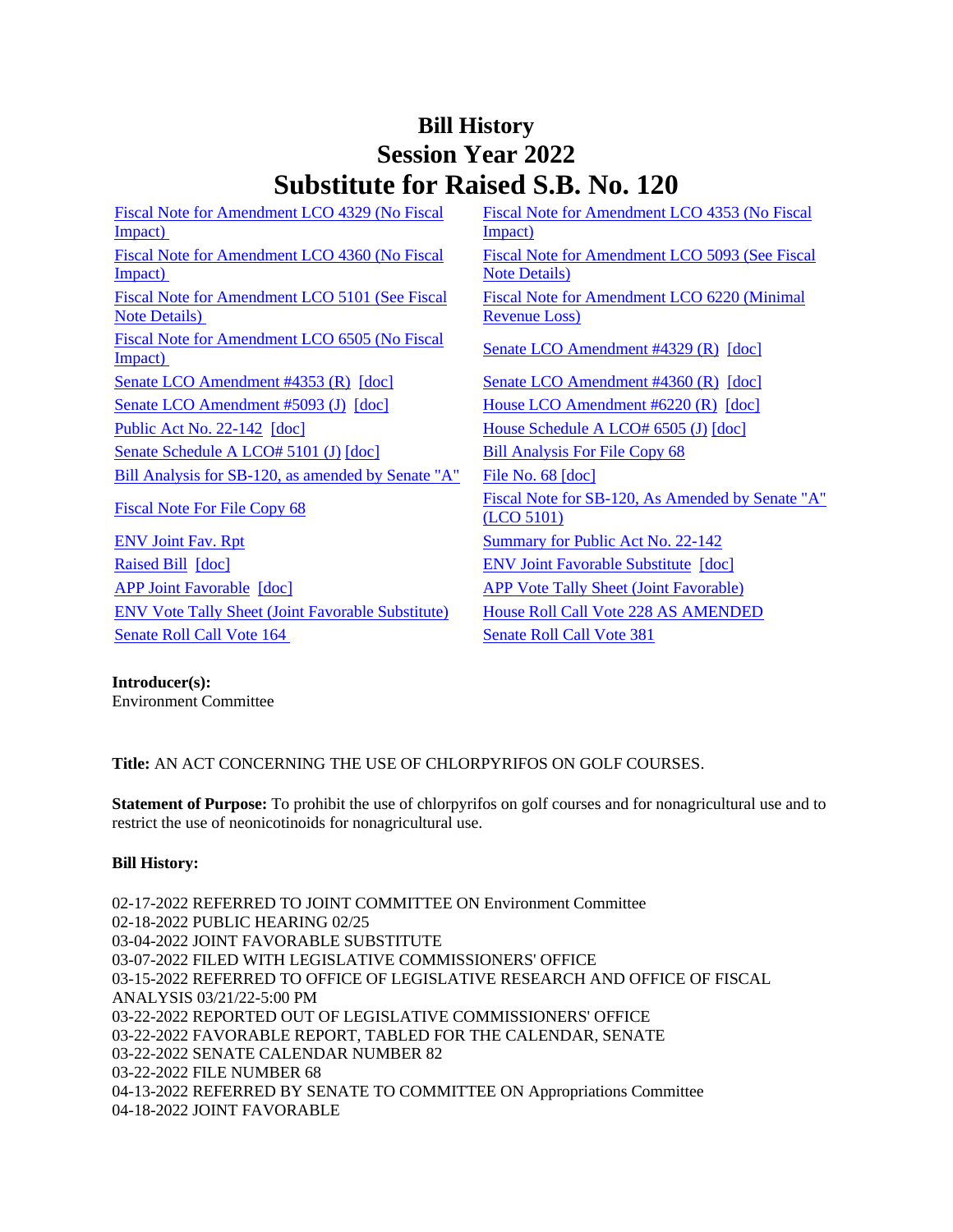04-19-2022 FILED WITH LEGISLATIVE COMMISSIONERS' OFFICE 04-19-2022 REPORTED OUT OF LEGISLATIVE COMMISSIONERS' OFFICE 04-19-2022 NO NEW FILE BY COMMITTEE ON Appropriations Committee 04-19-2022 FAVORABLE REPORT, TABLED FOR THE CALENDAR, SENATE 04-20-2022 SENATE ADOPTED SENATE AMENDMENT SCHEDULE A:LCO-5101 04-20-2022 SENATE PASSED AS AMENDED BY SENATE AMENDMENT SCHEDULE A 04-22-2022 FAVORABLE REPORT, TABLED FOR THE CALENDAR, HOUSE 04-22-2022 HOUSE CALENDAR NUMBER 439 05-04-2022 HOUSE ADOPTED SENATE AMENDMENT SCHEDULE A 05-04-2022 HOUSE ADOPTED HOUSE AMENDMENT SCHEDULE A:LCO-6505 05-04-2022 HOUSE PASSED AS AMENDED BY SENATE AMENDMENT SCHEDULE A 05-04-2022 HOUSE PASSED AS AMENDED BY HOUSE AMENDMENT SCHEDULE A 05-04-2022 TRANSMITTED PURSUANT TO JOINT RULE 17 05-04-2022 DISAGREEING ACTION, TABLED FOR CALENDAR, SENATE 05-04-2022 RULES SUSPENDED 05-04-2022 SENATE ADOPTED HOUSE AMENDMENT SCHEDULE A 05-04-2022 SENATE PASSED AS AMENDED BY SENATE AMENDMENT SCHEDULE A 05-04-2022 SENATE PASSED AS AMENDED BY HOUSE AMENDMENT SCHEDULE A 05-05-2022 ON CONSENT CALENDAR / IN CONCURRENCE 05-19-2022 PUBLIC ACT 22-142 05-26-2022 TRANSMITTED TO THE SECRETARY OF STATE 05-26-2022 TRANSMITTED BY SECRETARY OF THE STATE TO GOVERNOR 06-01-2022 SIGNED BY THE GOVERNOR

## **Co-sponsor(s):**

Rep. David Michel, 146th Dist. Rep. John K. Hampton, 16th Dist. Rep. Jennifer Leeper, 132nd Dist. Rep. Mitch Bolinsky, 106th Dist. Rep. Cristin McCarthy Vahey, 133rd Dist. Rep. Christine Palm, 36th Dist. Rep. Anne M. Hughes, 135th Dist. Rep. Lucy Dathan, 142nd Dist. Rep. Michael A. Winkler, 56th Dist. Sen. Will Haskell, 26th Dist. Rep. Geraldo C. Reyes, 75th Dist. Rep. Josh Elliott, 88th Dist. Rep. Brandon Chafee, 33rd Dist. Rep. Maria P. Horn, 64th Dist. Rep. Patricia A. Dillon, 92nd Dist. Sen. Derek Slap, 5th Dist. Rep. Frank Smith, 118th Dist. Rep. Aimee Berger-Girvalo, 111th Dist. Sen. Julie Kushner, 24th Dist. Rep. Philip L. Young, 120th Dist. Sen. Marilyn V. Moore, 22nd Dist. Rep. Jonathan Steinberg, 136th Dist. Rep. Jillian Gilchrest, 18th Dist. Rep. Travis Simms, 140th Dist. Rep. Juan R. Candelaria, 95th Dist. Rep. Brian T. Smith, 48th Dist. Rep. Robin E. Comey, 102nd Dist. Sen. Gary A. Winfield, 10th Dist. Rep. Stephanie Thomas, 143rd Dist. Rep. Christopher Rosario, 128th Dist. Rep. John "Jack" F. Hennessy, 127th Dist. Rep. Hubert D. Delany, 144th Dist. Rep. Jane M. Garibay, 60th Dist. Sen. Bob Duff, 25th Dist. Rep. Kenneth M Gucker, 138th Dist. Rep. Laura M. Devlin, 134th Dist. Rep. Raghib Allie-Brennan, 2nd Dist. Rep. Kerry S. Wood, 29th Dist. Rep. Quentin Williams, 100th Dist. Rep. Maryam Khan, 5th Dist. Rep. Emmanuel Sanchez, 24th Dist. Sen. Patricia Billie Miller, 27th Dist.